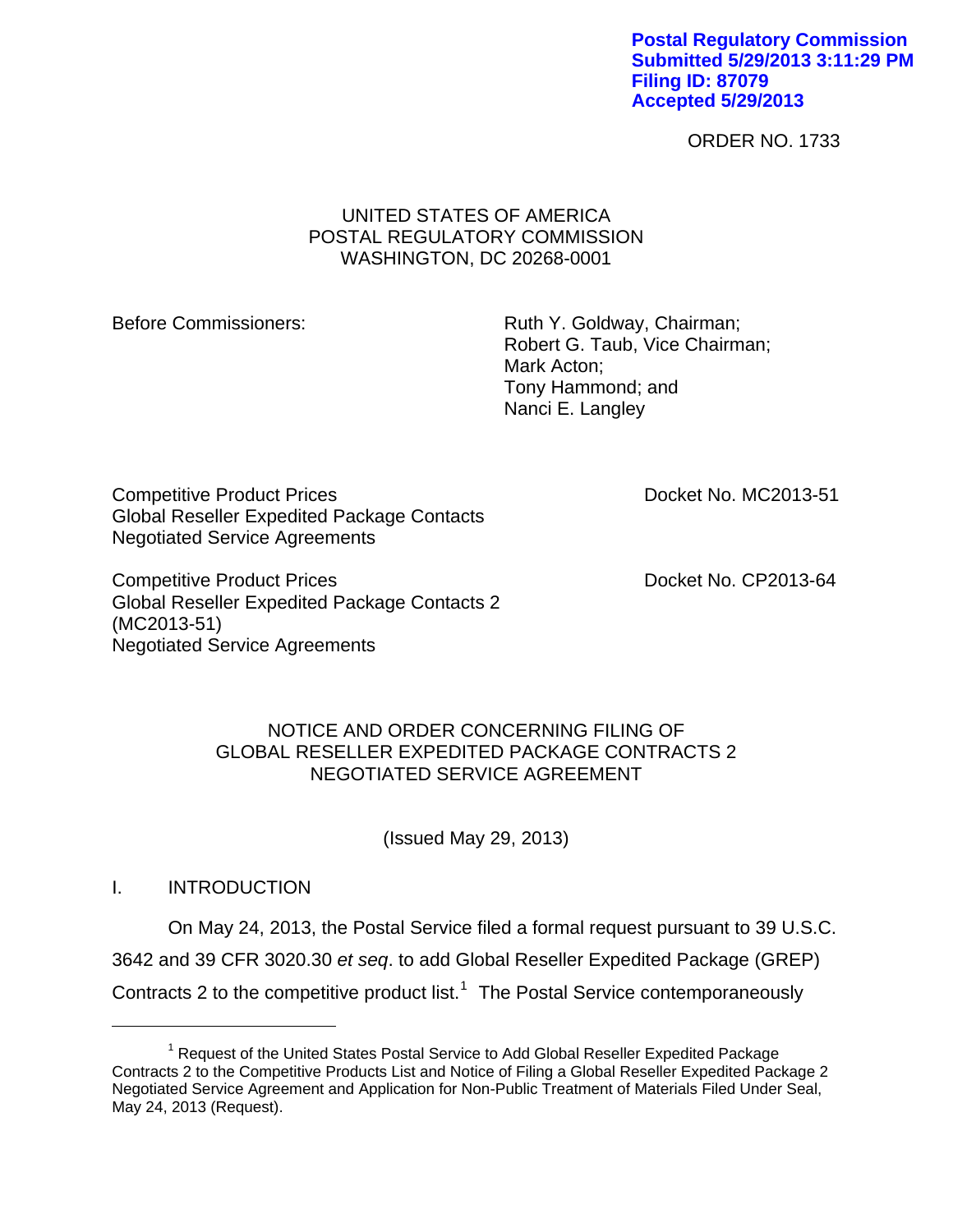$\overline{a}$ 

filed a contract related to the proposed new product pursuant to 39 U.S.C. 3632(b)(3) and 39 CFR 3015.5. On May 28, 2013, the Postal Service filed the certified statement and supporting financial information required by 39 CFR 3015.5(c).<sup>[2](#page-1-0)</sup> For purposes of 39 CFR 3015.5(a), the Commission considers May 28, 2013 (the day the Postal Service submitted all information required under that section), to be the date of filing of the Request. In the future, the Postal Service should file all of its supporting information contemporaneously with its request.

Customers for GREP contracts are sales agents, or "Resellers," who market Express Mail International, Priority Mail International, and First-Class Package International Service at discounted prices to mailers, particularly small and medium-size businesses. Request at 5. Governors' Decision No. 10-1 established prices and classifications "not of general applicability" for the GREP Contracts 1 product, and the Commission added GREP Contracts 1 to the competitive product list by operation of Order No. 445 in Docket Nos. MC2010-21 and CP2010-36. *Id*. at 1-2. The Postal Service now seeks to establish a new baseline agreement for a product it proposes to designate as GREP Contracts 2. *Id*. at 2.

The Postal Service asserts that Governors' Decision No. 11-6 authorizes Postal Service management to prepare and present to the Commission product descriptions for competitive services with non-published rates that include text for inclusion in the Mail Classification Schedule (MCS). *Id*. at 1-2, 3. The Postal Service asserts this classification change is consistent with the requirements of 39 U.S.C. 3642 and proposes conforming MCS language that it styles as a revision to the language for GREP Contracts 1. *Id.* at 7, Attachment 2B. The request to add GREP Contracts 2 to the MCS has been assigned Docket No. MC2013-51.

<span id="page-1-0"></span><sup>&</sup>lt;sup>2</sup> Notice of the United States Postal Service of Filing Supplemental Materials, May 28, 2013 (Supplement).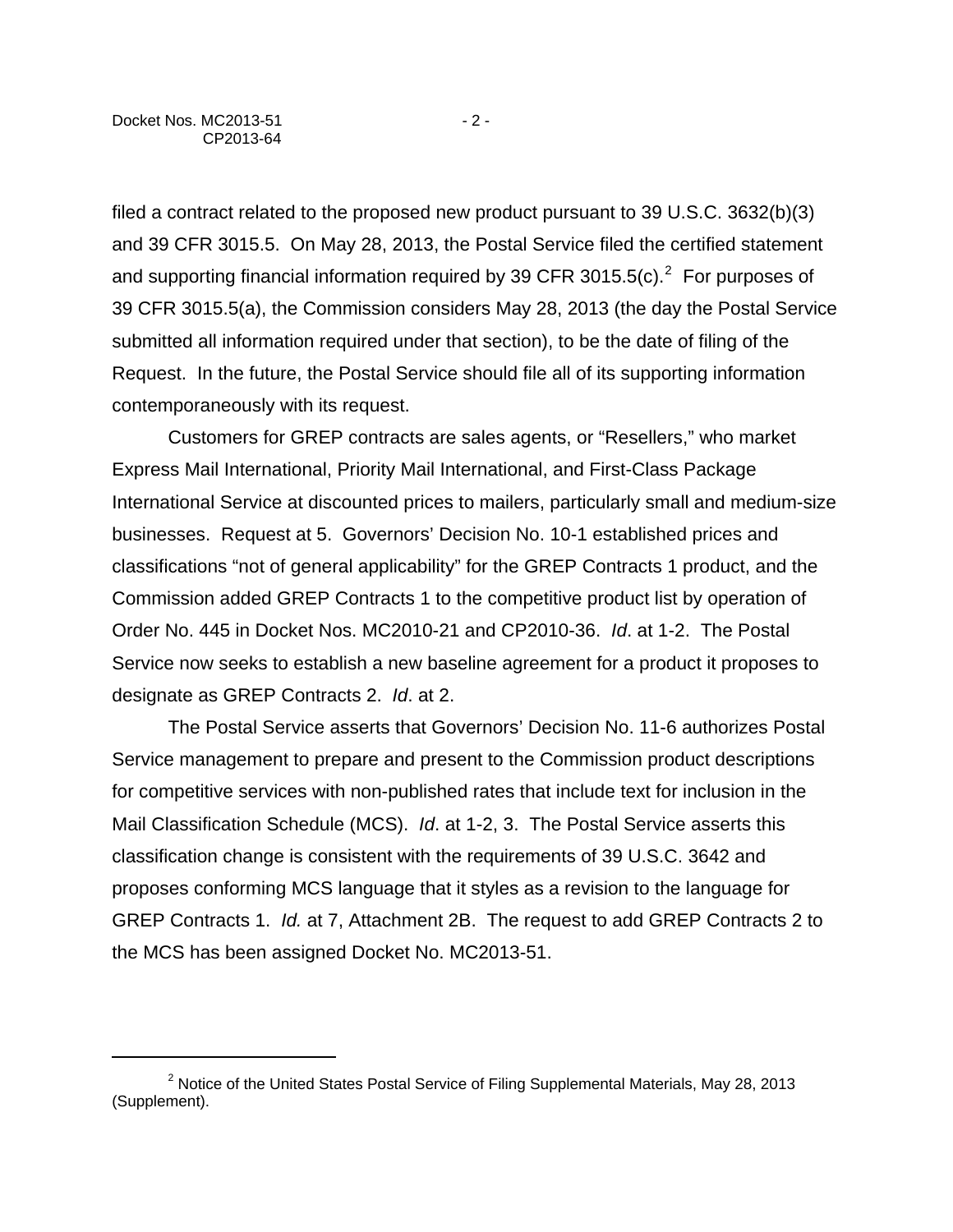<span id="page-2-0"></span>1

The Postal Service states that the instant contract is the immediate successor to the contract included in GREP Contracts 1 in Docket No. CP2011-55. *Id*. at 4. The contract has been assigned Docket No. CP2013-64.

# II. CONTENTS OF FILING

In support of its Request, the Postal Service filed the following six attachments:

- Attachment 1— an application for non-public treatment of materials to maintain the contract and supporting documents under seal;
- Attachment 2A—a redacted copy of Governors' Decision No. 11-6, which authorizes Postal Service management to prepare any necessary product description of nonpublished competitive services, including text for inclusion in the MCS, and to present such matter for review by the Commission;
- Attachment 2B—draft MCS language;
- Attachment 2C—a certified statement required by [3](#page-2-0)9 CFR 3015.5(c)(2);<sup>3</sup>
- Attachment 3—a Statement of Supporting Justification as required by 39 CFR 3020.32; and
- Attachment 4—a redacted copy of the contract.

The Postal Service also filed supporting financial documents for the contract as part of the Supplement.

The Postal Service filed a copy of the contract and Governors' Decision No. 11-6 with attachments under seal. Request at 4. It later filed the certified statement required by 39 CFR 3015.5(c)(2) and supporting documents establishing compliance with 39 U.S.C. 3633 and 39 CFR 3015.5 under seal, incorporating by reference the application for non-public treatment submitted with its Request. Supplement at 2.

In the Statement of Supporting Justification, Frank Cebello, Executive Director, Global Business Management, asserts that the service to be provided under the contract will "improve the Postal Service's competitive posture," make a positive

 $3$  This certification was filed on May 28, 2013, as part of the Supplement.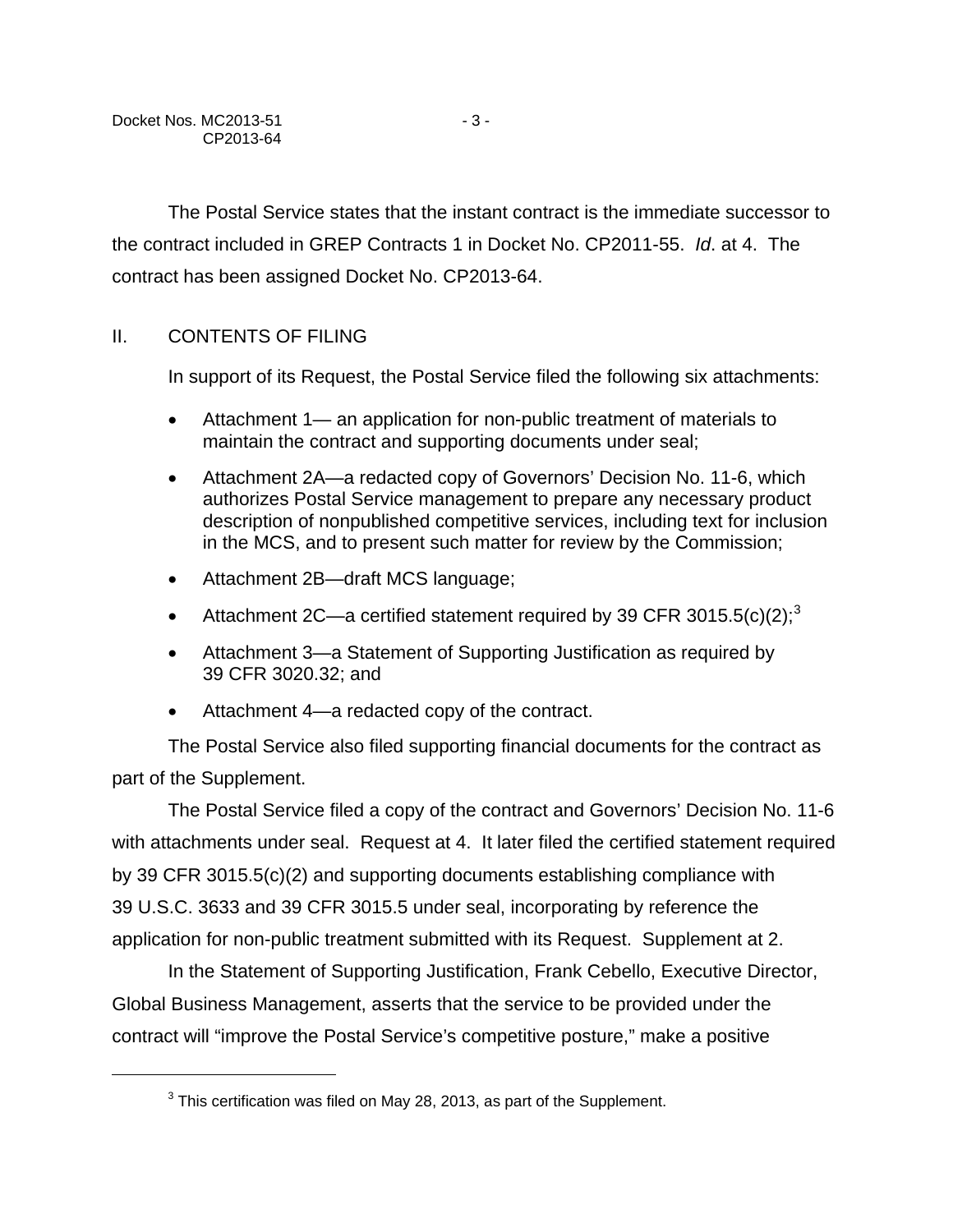contribution to institutional costs, and increase contribution toward the requisite 5.5 percent of the Postal Service's total institutional costs. Notice, Attachment 3 at 2. Thus, Mr. Cebello contends, there will be no issue of subsidization of competitive products by market dominant products as a result of this contract. *Id*. He states that he is unaware of any small business concerns that could offer comparable services, and that the contract will have a positive net impact on small business concerns because the contract provides "an additional option for shipping articles internationally." *Id*. at 5.

In the certified statement required under 39 CFR 3015.5, Steven Phelps, Acting Manager, Regulatory Reporting and Cost Analysis, Finance Department, states that the prices under the contract result "in a cost coverage of in excess of the minimum required by the Governors' Decision [No. 11-6], exclusive of pickup on demand and international ancillary services fees." Supplement, Attachment 2C. Nevertheless, Mr. Phelps concludes that the contract "should cover its attributable costs and preclude the subsidization of competitive products by market dominant products." *Id*.

The contract is scheduled to take effect upon the termination of the contract approved in Docket No. CP2011-55. Request at 5. The contract is scheduled to expire 1 year from the date the Postal Service notifies the customer that all necessary regulatory approvals have been received. *Id*. Either party may terminate the contract with 30 days written notice. *Id*. Attachment 4 at 8.

#### III. COMMISSION ACTION

The Commission establishes Docket Nos. MC2013-51 and CP2013-64 for consideration of matters raised in the Request.

Interested persons may submit comments on whether the Postal Service's filings in the captioned dockets are consistent with the policies of 39 U.S.C. 3632, 3633, or 3642, 39 CFR part 3015, and 39 CFR 3020 subpart B. Comments are due no later than June 4, 2013. The public portions of these filings can be accessed via the